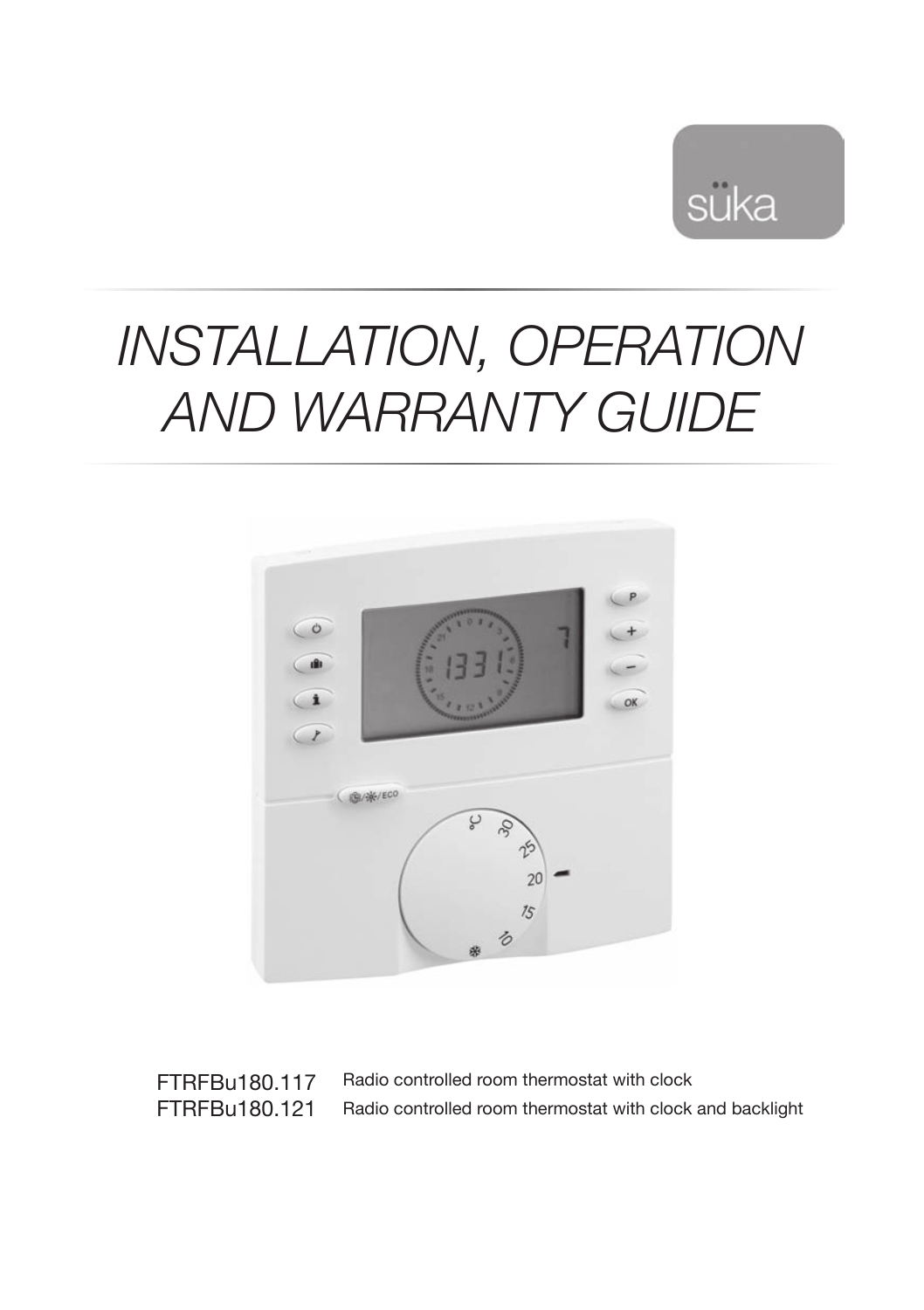# *OPERATION guide*



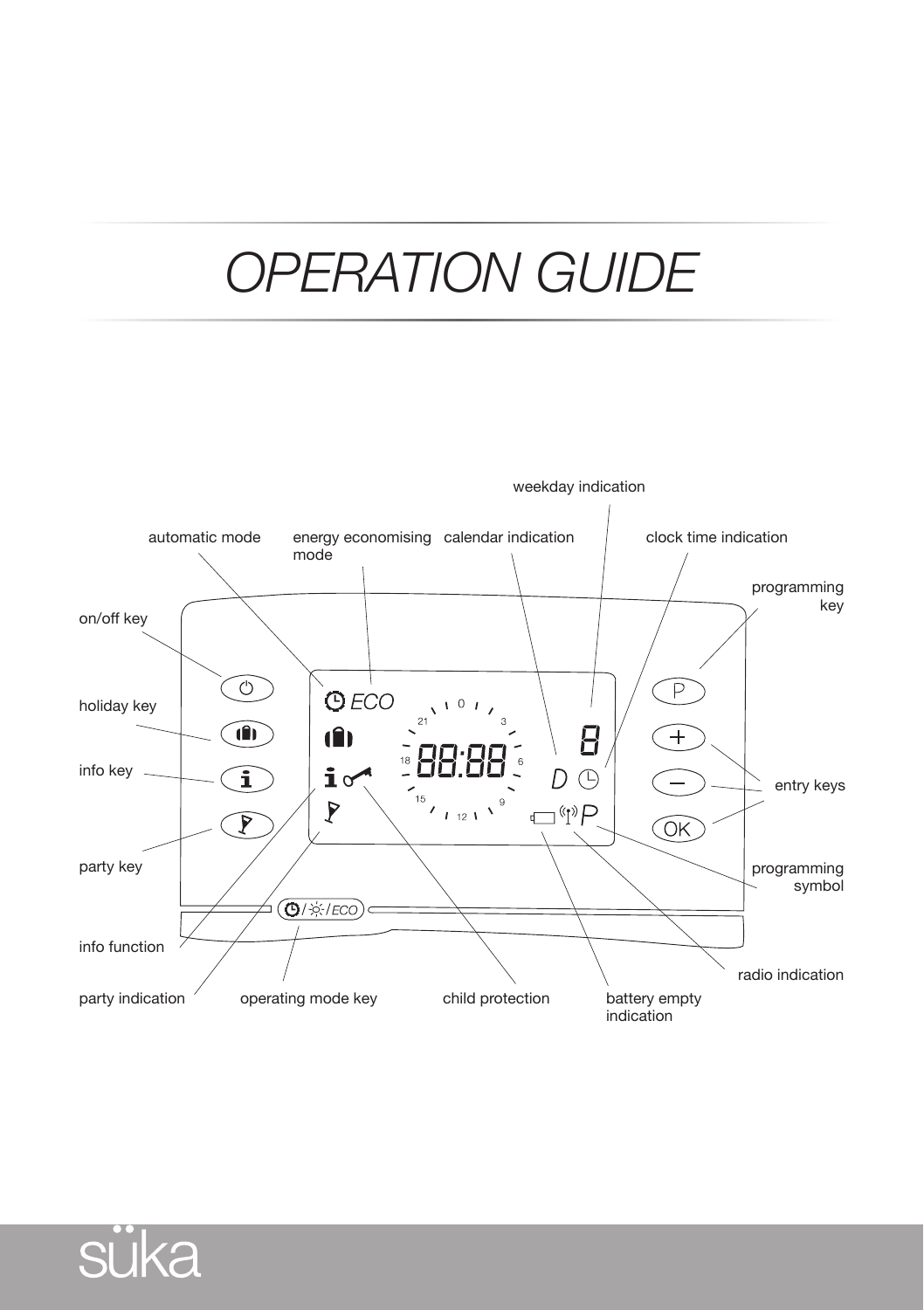# 1. Basic operating instructions

The device is operated with 6 main buttons, with the addition of the  $+/-$  and 'OK' buttons to change and confirm desired features.

# **Main buttons**



Used to activate and deactive the control system. Once configured, the control system will return to previous setting if turned off and then on again.



Is used to implement energy saving facilities when a long absence is expected and for re-heating a property prior to the return of occupants.



Shows all changed functions such as when temperature has been changed within a program.



Enables the user to have an extra amount of comfort heat for a set amount of time defined when the button is pressed.



Is used for the adjustment of the 'ECO' temperature, time, date and different weekday programs.

Is used to select between 3 operating modes, Automatic, Comfort and (❻/※/*ECO*) Energy-economising mode.



Temperature control - Allows the user to select the desired comfort temperature.



Is used to confirm all requests made by the user hen defining operating modes and other parameters.

**FCO** Used to alter different parameters such as times.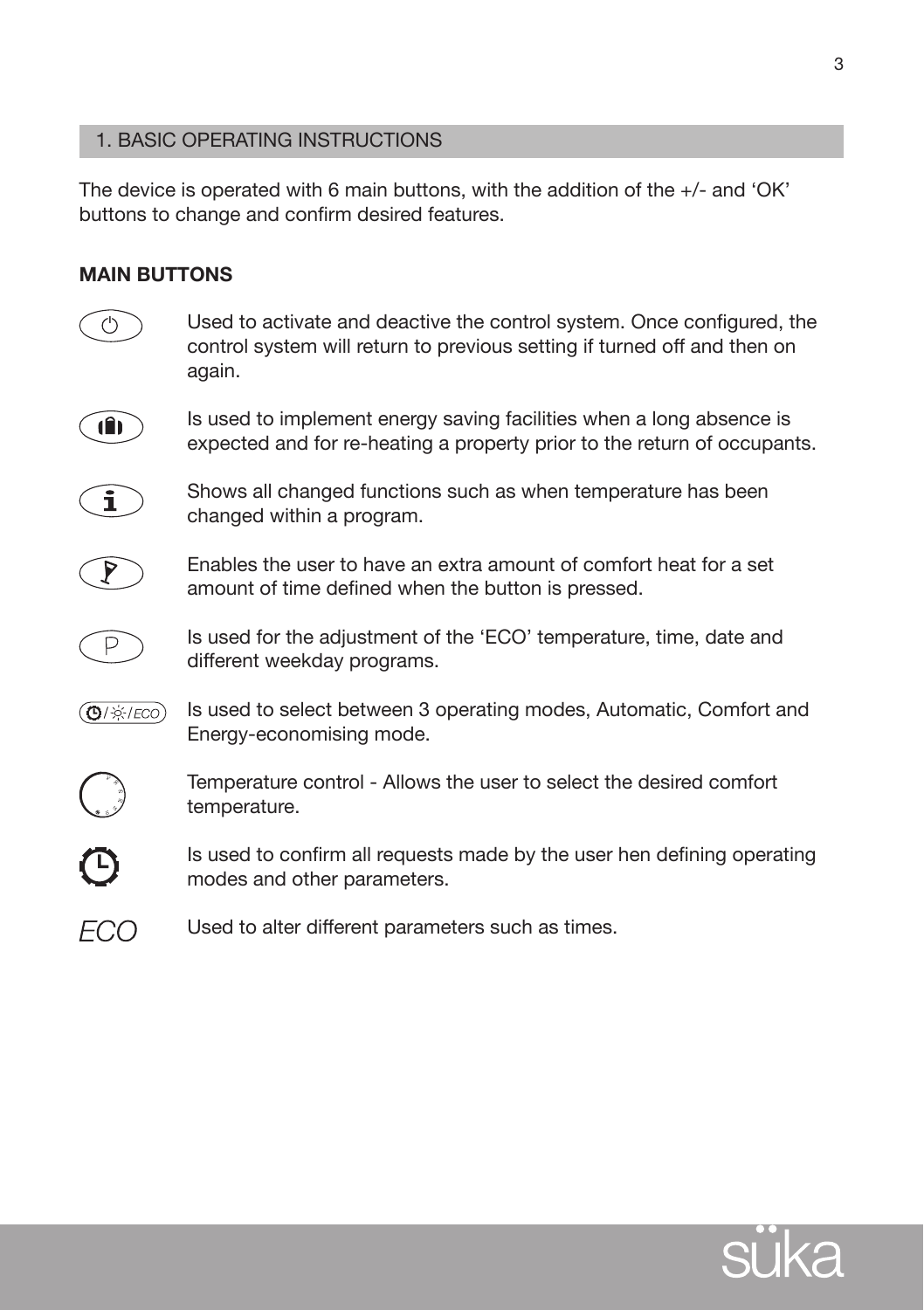# 2. DETAILED operating instructions

**Program** - To adjust the ECO temperature, time, date and weekday programs.

When pressed 'P' will be displayed on the screen indicating that program features are being changed. Any entries are confirmed with the 'OK' button. The controller will automatically go on to the next changeable feature. If at any point no button had been pressed within 2 minutes the programs will go back to the original settings.

- To change program features first press 'P'. 'ECO' will be displayed with the factory settings of 17ºC. Change the temperature as required and press 'OK' to continue.
- A clock symbol will now be displayed, enter the correct time, first hours, then minutes and confirm with the 'OK' button.
- A 'D' will be displayed requiring you to enter the correct year , press 'OK', then enter the month press'OK' and lastly the day confirmed with the 'OK' button.
- You are now ready to change the weekday programs. First select which day by using the +/-. Monday is number 1, confirm with 'OK'. 0:00 is displayed, by pressing  $+$  key once, heat will be added for 15 minutes. To advance the time press - key. (This is indicated on the display by marks around the time).

#### **For example:**

To have the heater come on at 7:00 am and go off at 7:30 am; press the - key until 7:00 is displayed, then press the  $+$ key twice (i.e. 2 x 15 minutes).

- If you press and hold either  $+/-$  the controller scroll onwards. Meaning for longer times of no heating it is quicker to hold down the - button and the clock will scroll onwards. Likewise it is quicker to add heating for longer periods by holding the + button instead of pressing it for incremental 15 minutes.
- Once you are happy with the day's settings confirm by pressing 'OK'. At this point, the previous day's settings will be copied for further days, this can be confirmed by pressing 'OK' a day at a time. If different settings are required, continue as previous to change the day's settings. Saturday must be entered as a different settings although these settings can be copied for Sunday, confirmed by the 'OK' button.
- After entering the last value for Sunday, which is indicated by the number 7 on the display, the controller will save the information and return to the normal display automatically,

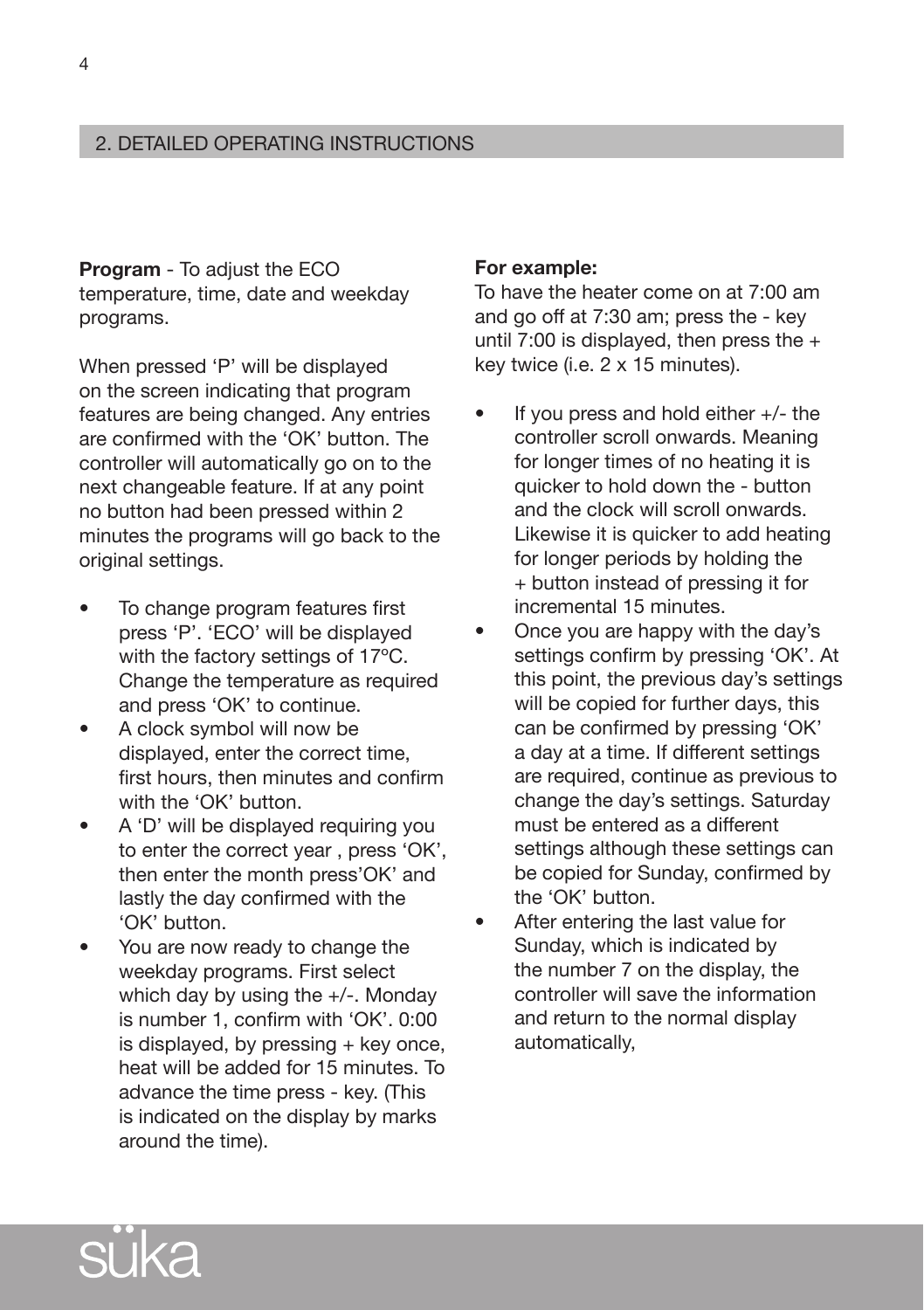2.1 Choosing between three operating modes is easily achieved by PRESSING  $\overline{(\mathbf{Q}/\mathcal{B}/ECO)}$  BUTTON.



Is fully automatic mode, where the controller uses the user defined program to adjust the required temperature at set time intervals. The controller uses the pre defined 'ECO' temperature and the temperature chosen via the temperature control. Times are chosen using the 'P' button as described previously.



By pressing this button the controller will maintain a constant comfort temperature which is chosen by adjusting the temperature control. (Described as 'Constant' mode)



By pressing this button the controller will maintain the 'ECO' temperature (default 17ºC)



Holiday Mode - is designed for energy saving purposes whilst on holiday and to reheat the property for the arrival of the user. By pressing the holiday button the next day's date is displayed, press +/- to select the date on which you will return. Confirm with the 'OK' key. The holiday away temperature is now being displayed (default 17 ) which can be adjusted with the; +/- within a range of 5 - 30ºC. Confirm with the 'OK' key. The holiday function is now active. Pressing the holiday key again cancels the holiday function, or by default the holiday function will cancel itself and return to the previous operating program and temperature at 0:00 on the day entered.

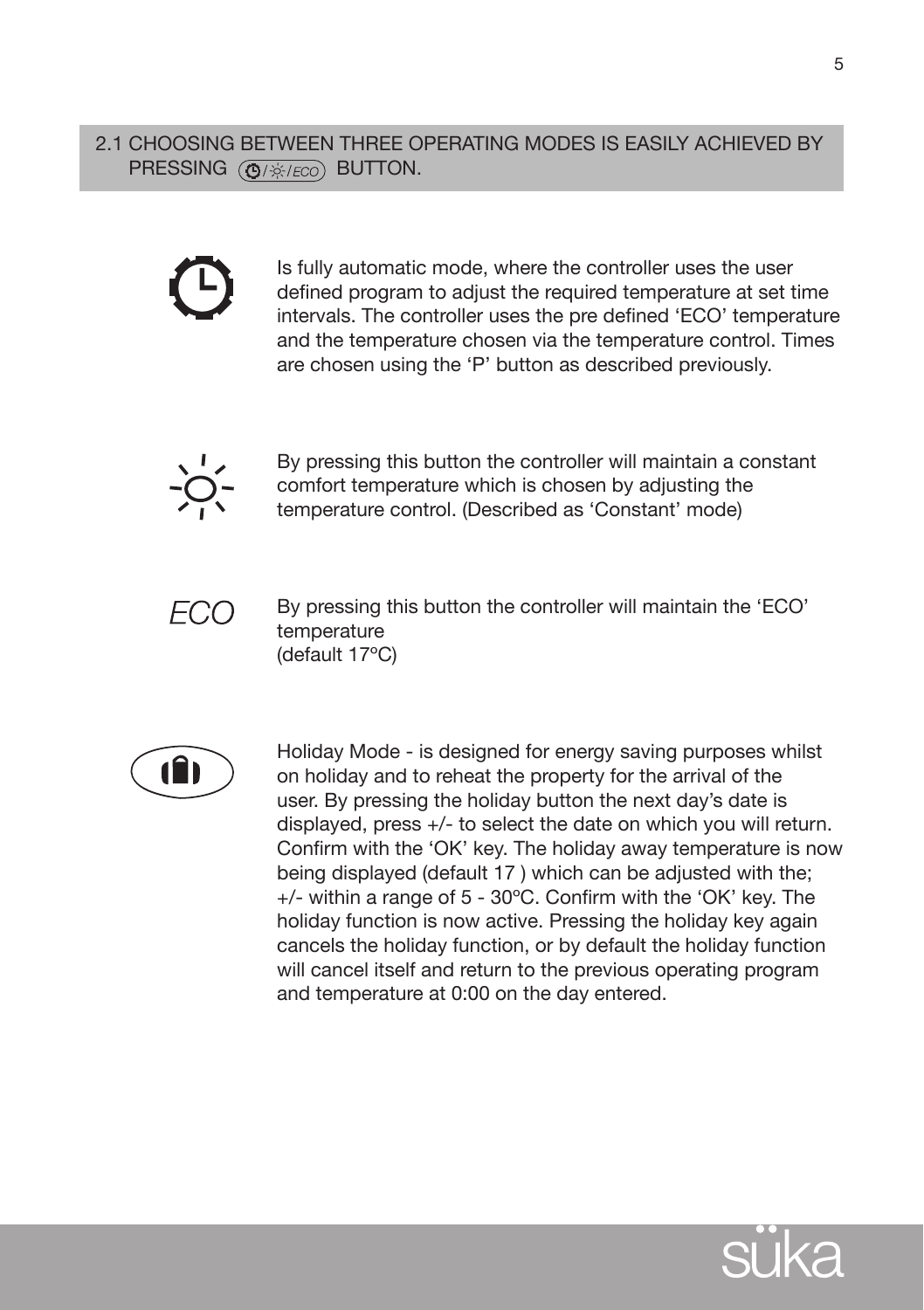2.1 Choosing between three operating modes is easily achieved by pressing button. *(continued*)

> Info button - is used to display all changeable options so Ť you can scroll through with the +/- buttons to see what the controller is operating. No values can be changed via the Info key, it is purely for displaying the actual temperatures, times and operating modes. To exit Info mode, press the button again or leave controller for two minutes.



Party function - used for a boost of heat at the comfort operating temperature set in the program mode. By pressing the party button the controller will show the time on the display that the comfort heat will turn off, this can be adjusted with the +/- keys and confirmed with the 'OK' button.

#### *For example:*

*The time is 17:00 and you have guest arriving in 15 minutes for one hour. Press the Party button and advance the time with the +/- button until 18:15 is displayed and confirm with the 'OK' button. The controller will now put the heating on at comfort temperature until 18:15 at which point it will go back to the previous operating setting or temperature.*

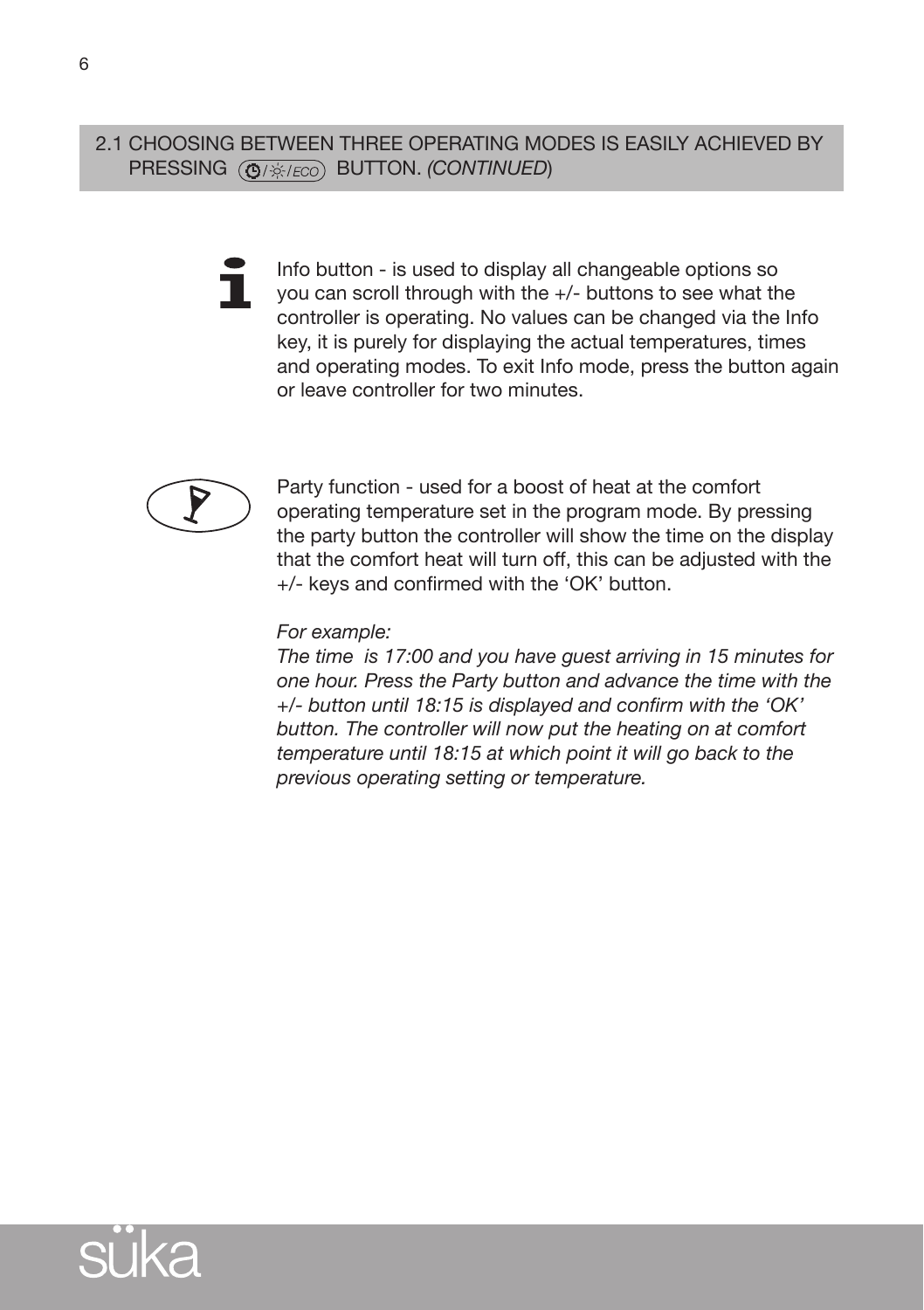The adjustment functions are for onetime adjustments for individual user requirements. To access adjustment mode, press the 'OK' key first then the 'P' key. The first adjustment function (J.1) appears on display. Using the +/- keys enables the desired adjustments and can be confirmed by the 'OK' key. The 'P' button cancels the adjustment function at any time. If the action is not cancelled this way, it will be automatically cancelled if unused for two minutes.

The selection of the adjustment function does not impair any of the controls operations currently performed. After the cancellation, the control continues in the previous operating mode, and the related indictions are displayed again.

# 3.1 Learn function (J.1)

This function is required in addition to the learning procedure performed during installation. The learn function assigns a radio-controlled room temperature sensor (transmitter) to the right radio-controlled temperature controller (receiver) without any need to enter the clock time repeatedly. A flashing 'L' appears after selection by pressing the 'OK' key. Pressing the 'OK' key again triggers the procedure that lasts for 10 seconds. Once over, 'J.1' appears on display and indicates that transmitter can now be assigned to another receiver. For more details, please see page 13.

#### 3.2 Log-off function (J.2)

To log-off the transmitter from the receiver, press the 'OK' key. When the '-L' is flashing on the display, press the 'OK' key again to start the loggingoff procedure, which lasts approx. 10 seconds. The indication light at the transmitter flashes red during this function. Press the learn key and the receiver logs off the transmitter completely.

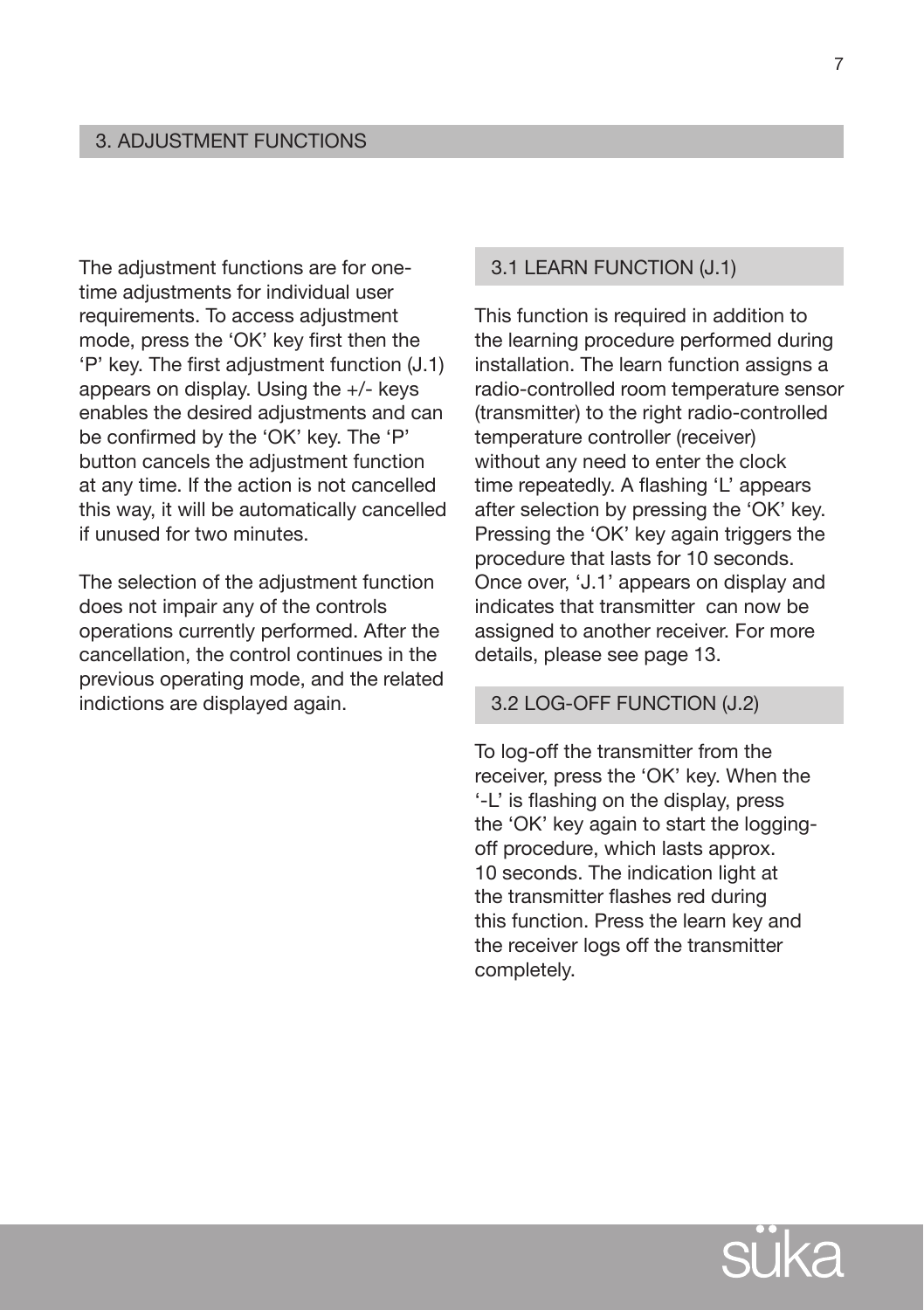# 3. Adjustment functions *(CONTINUED)*

# 3.3 CHILD PROTECTION  $\circ$  (J.5)

Child protection mode prevents an inadvertent change to the controller. After activation of the child protection function, all keys and the temperature control are locked three minutes after the last keystroke was made and the key symbol will appear on the display. The keys can be reactivated by pressing the 'OK' key for approx 10 seconds until the key symbol disappears from the display. In the event the temperature is changed during the Child protection function, this change only becomes active when the mode is exited.

# 3.4 daylight saving and standard time. (J.6)

The daylight saving time in the European Union (EU) takes effect as of the last Sunday in March at 02:00 o'clock a.m. CET and lasts until 03:00 o'clock a.m. on the last Sunday in October (CEST) each year. The transmitter changes automatically according to these settings. The automatic change to daylight saving can also be deactivated to enable the changing of the time at other dates or to match time conditions in other regions.

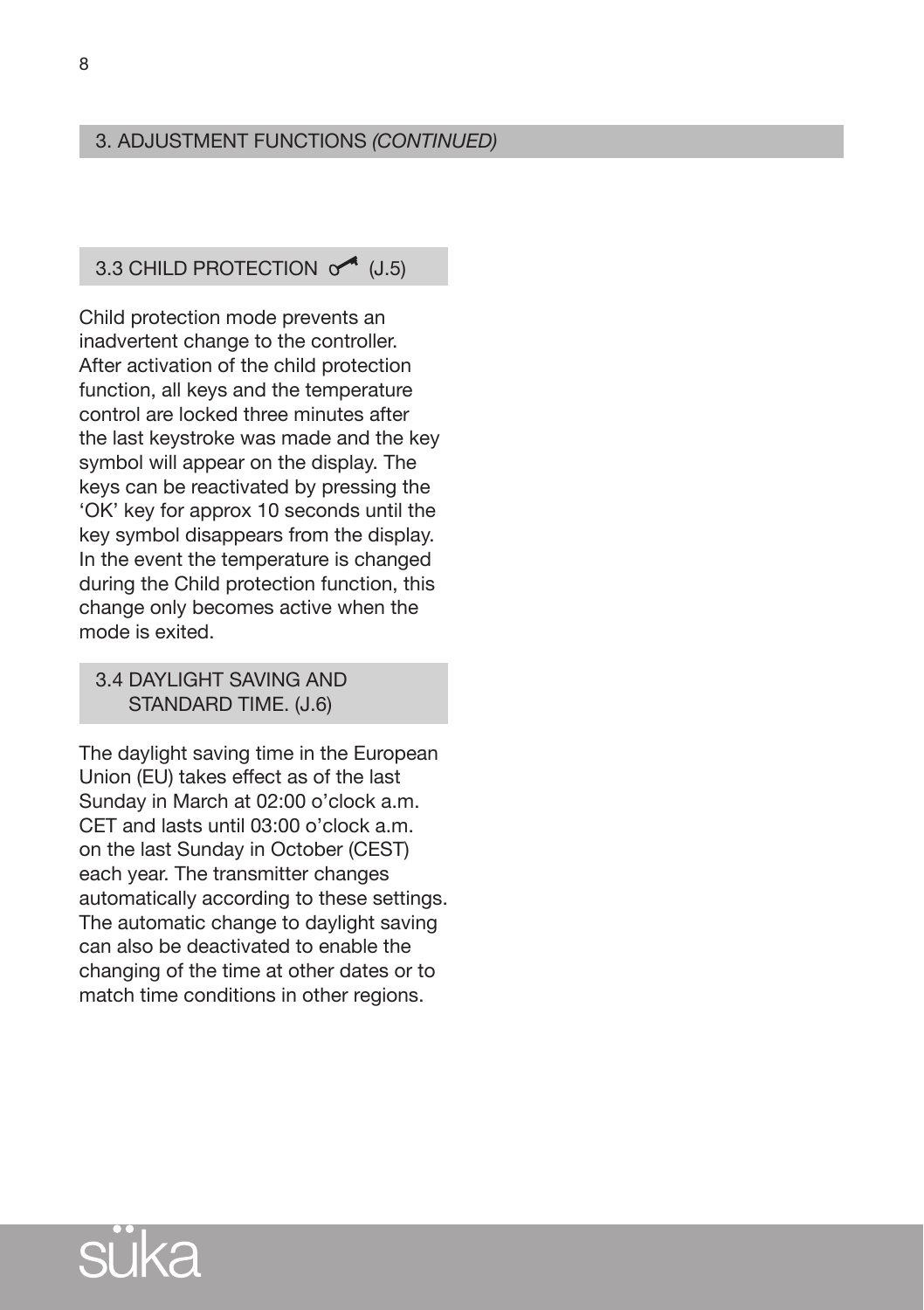The reset function restores the modes back to oringinal factory settings. The clock time and the calendar display, however will not be reset. To prevent accidental reset, this function can only be triggered by pressing the 'OK' key and then holding the ON/OFF key for approx. 10 seconds until the indicator stops blinking. After that, the factory settings are restored.

# 5. BATTERY LOW  $\sqrt{ }$

In event of the flashing 'low battery' symbol is not detected early enough, the light at the transmitter starts flashing red for 5 seconds per minute. The battery low condition is indicated this way for at least seven days. The control operations are continued at this time. When the batteries are replaced, there is no need to repeat the learning procedure. Only the clock and date need to be re-entered in this case.

# 4. RESET FUNCTION 6. Light AND DISPLAY INDICATIONS

#### **Light off:**

The radio room temperature sensor works correctly. Condition: Batteries correctly inserted.

#### **Light flashes red:**

Batteries are low and should be replaced. See section 5.

#### **Light permanently red:**

Light is permanently red during the logging off procedure.

#### **Display indiction: Fbr**

Sensor malfunction. The controller should be checked by manufacturer.

# **Display indication: FSch**

Sensor short-circuit. The controller should be checked by the manufacturer.

# **Display indication:**

This symbol appears only briefly to indicate a radio transmission to the receiver.

#### **Display indication:**

Batteries are low and should be replaced. See section 5.

# **Indication: Shift segments ("shiftable heating stops") appear flashing**

If flashing during automatic mode, indicates the point the systems changes over from ECO to Comfort mode.

**Display indication: L** Learning mode (see sections 3.1 and 11.)

**Display indication: -L** Log-off mode (see section 3.2)

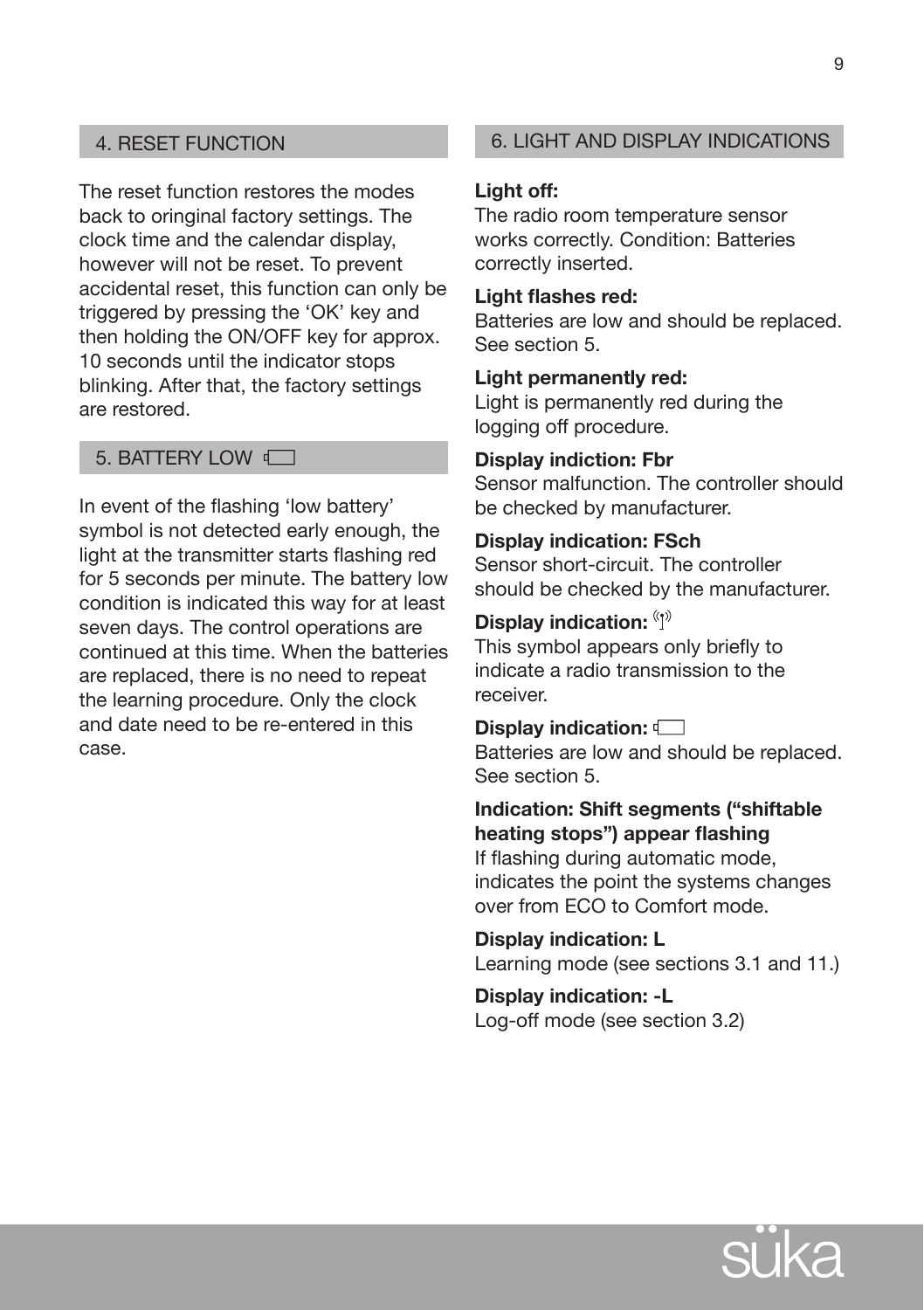# *INSTALLATION guide*

# SAFETY INFORMATION

This device, in conjunction with the corresponding radio temperature controller (receiver) forms a control unit. The first installation of the device is to be made by an expert electrician in accordance with the current and applicable safety regulations and rules. **Caution!** Operation of the radio room temperature sensor (transmitter) in the vicinity of other devices that do not comply with the EMC directives may affect it's functions. Settings or changes of the adjustments made while operating in craftsmen mode may affect the control system and may therefore only be made my an expert. The company in charge of installation must, after completion of installation, instruct the user of the control systems into its functions and in how to operate it correctly. Please keep this guide in a safe place for future information.

# OVERVIEW AND CONTENT

- 7. Advice to the installer
- 8. Application
- 9. General functioning
- 10. First start-up
- 11. Learning function
- 12. Adjustment function
- 12.1 Temperature unit
- 12.2 Valve and pump protection
- 12.3 Self-learning function
- 12.4 Correction function
- 13. Control of radio link for the adaptation of the actual valve recording to the room temperature.
- 14. Accessories
- 15. Mounting
- 16. Technical data
- 17. Dimensional drawings
- 18. Warranty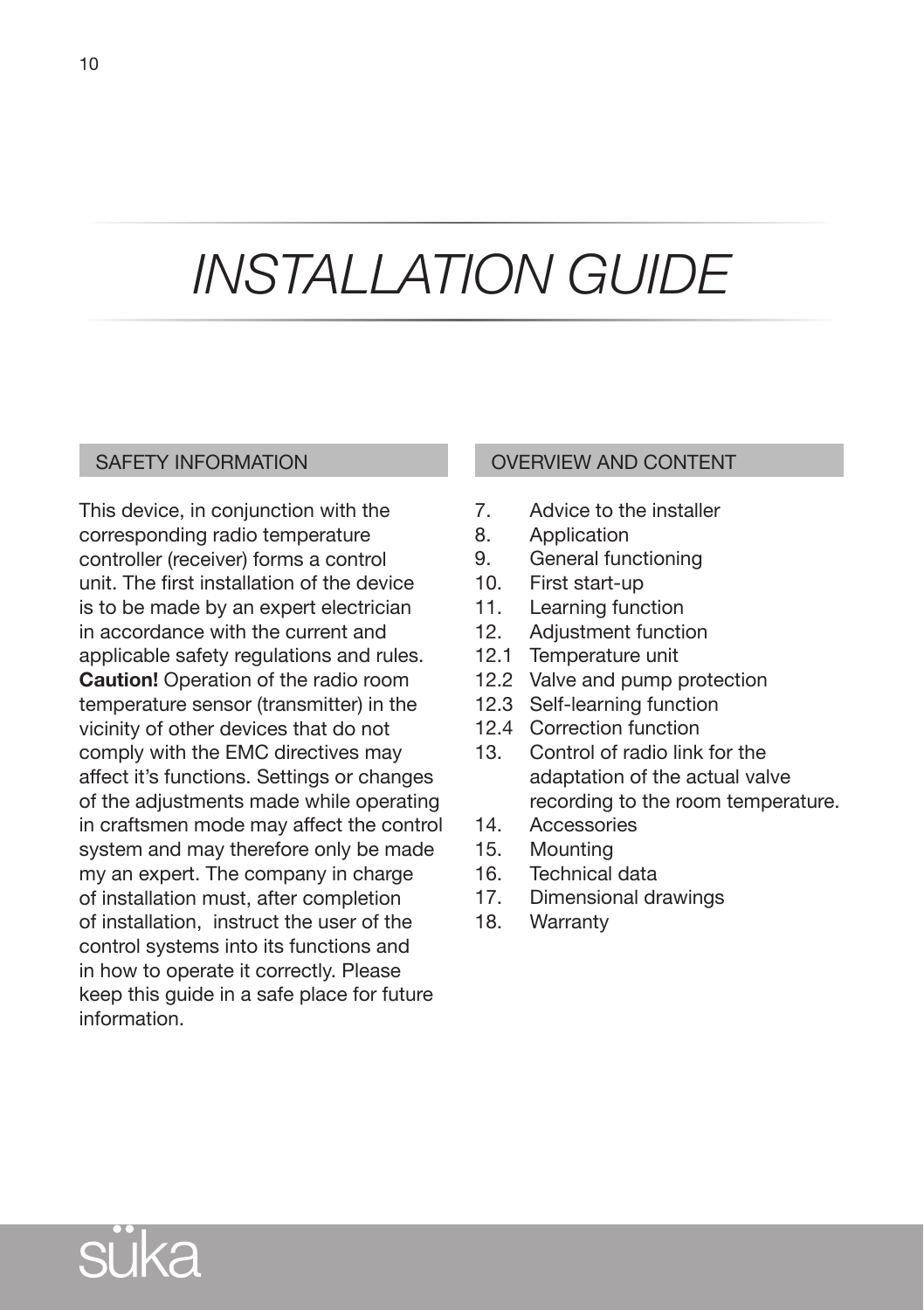# 7. ADVICE TO THE INSTALLER

A description of the following functions can be found in the operating instructions within this quide:

- Average value control (acquisition of the temperature values sensed by several radio room temperature controls)
- $\rightarrow$  Master-slave control (automatic multiple room operation piloted by one central controller)
- $\rightarrow$  Radio link loss (interruption of the radio link)
- $\rightarrow$  Emergency operation function in case of a radio link loss (control if an interruption of the radio link occurs)

#### 8. APPLICATION

This radio room temperature sensor (transmitter) has been specifically devised for living spaces, offices and hotel rooms and is collectively run with one or several radio-controlled room temperature sensor and radio-controlled temperature controllers (receivers). The complete unit of transmitters and receivers is for controlling individual room temperatures. The receiver is chiefly used in the building reconstruction sphere or wherever heating systems are to be extended and where the avoidance of costly cutting up and/or plaster work for the laying of electrical cables is of importance. The same also applies to modern office complexes where emphasis is on interior design flexibility. The valid safety provisions in other fields of use is not anticipated by the manufacturer and are to be headed. For suitability see 16. Warranty.



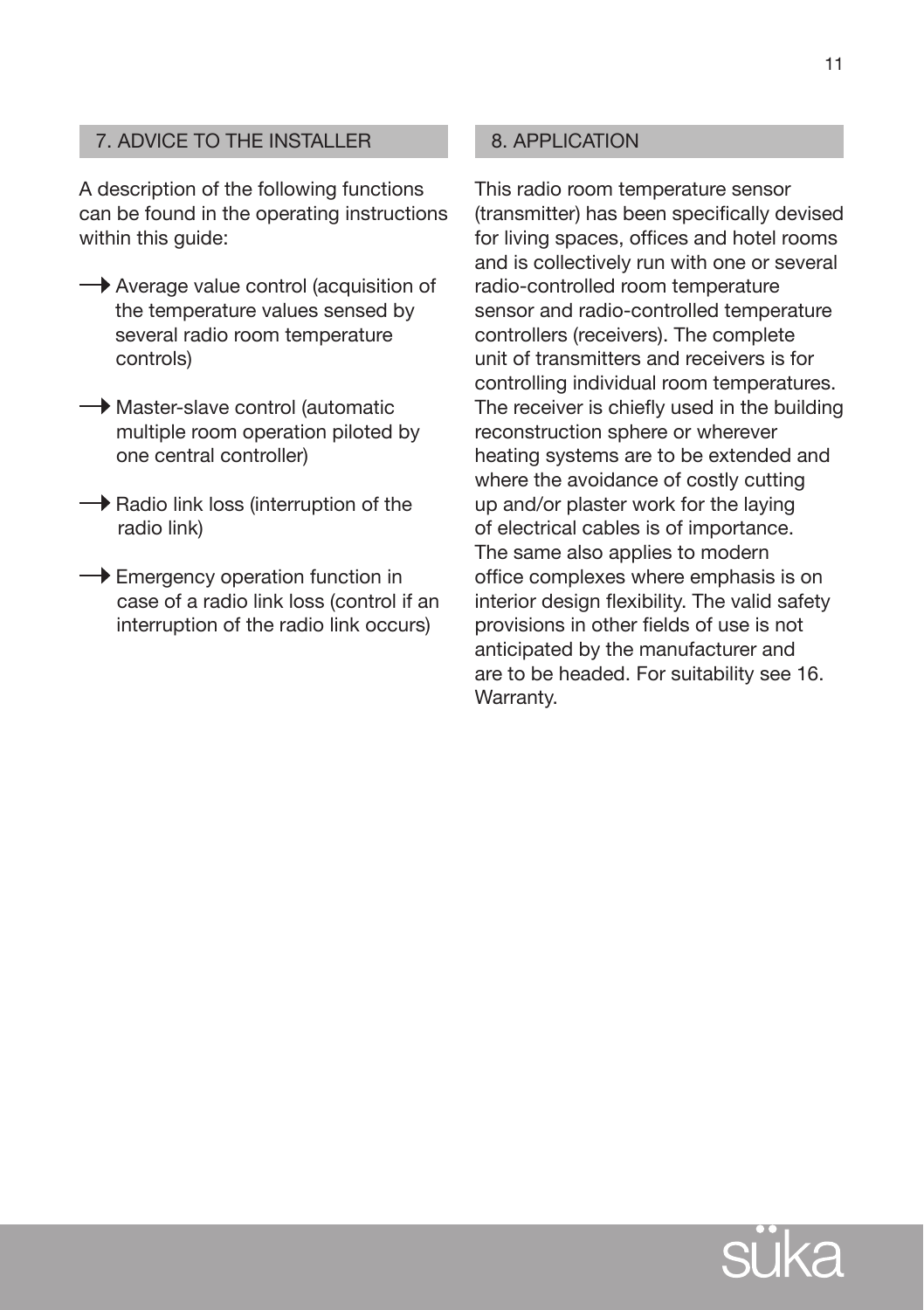# 9. GENERAL FUNCTIONING

The FTRFBu's internal sensor takes the temperature of the room and transmits it to the appropriate radio-controlled temperature controller. The adjusted temperature set point is also transmitted. The system provides the option to attune the transmitter to an arbitrary number of receivers, so that several heaters or hot-water valves can be triggered by one sensor. The transmission range of the radio temperature sensor depends largely on the room conditions. Reinforced walls, ceiling or metal casing will reduce the range.



#### 10. FIRST START-UP

The sensor type or packaging size determines whether the sensor is delivered in a closed condition or -for quick mounting - in an open condition. In this condition, the radio-controlled room temperature sensor is not ready for operation. Only when batteries are inserted and the transmitter is trained to the receiver (see 11. Learning function) is the system ready for use.

The model FTRFBu 180.121 requires an additional battery for the display backlight. A short green flash of the light will confirm correct insertion. Once the batteries have been inserted, the system performs a self-check operation which will last only a few seconds. During this self-check all the display symbols will appear on the display.

Once the self test is over, the transmitter will automatically go into learning mode for two minutes at a time. Once over, the user will be required to enter the correct date and time. If no data is entered, the automatic mode \_\_\_ is activated.

**Caution!** If no clock time and date are entered, the clock will start running from 00:00 and the comfort heating times are not consistant with the actual time of the day.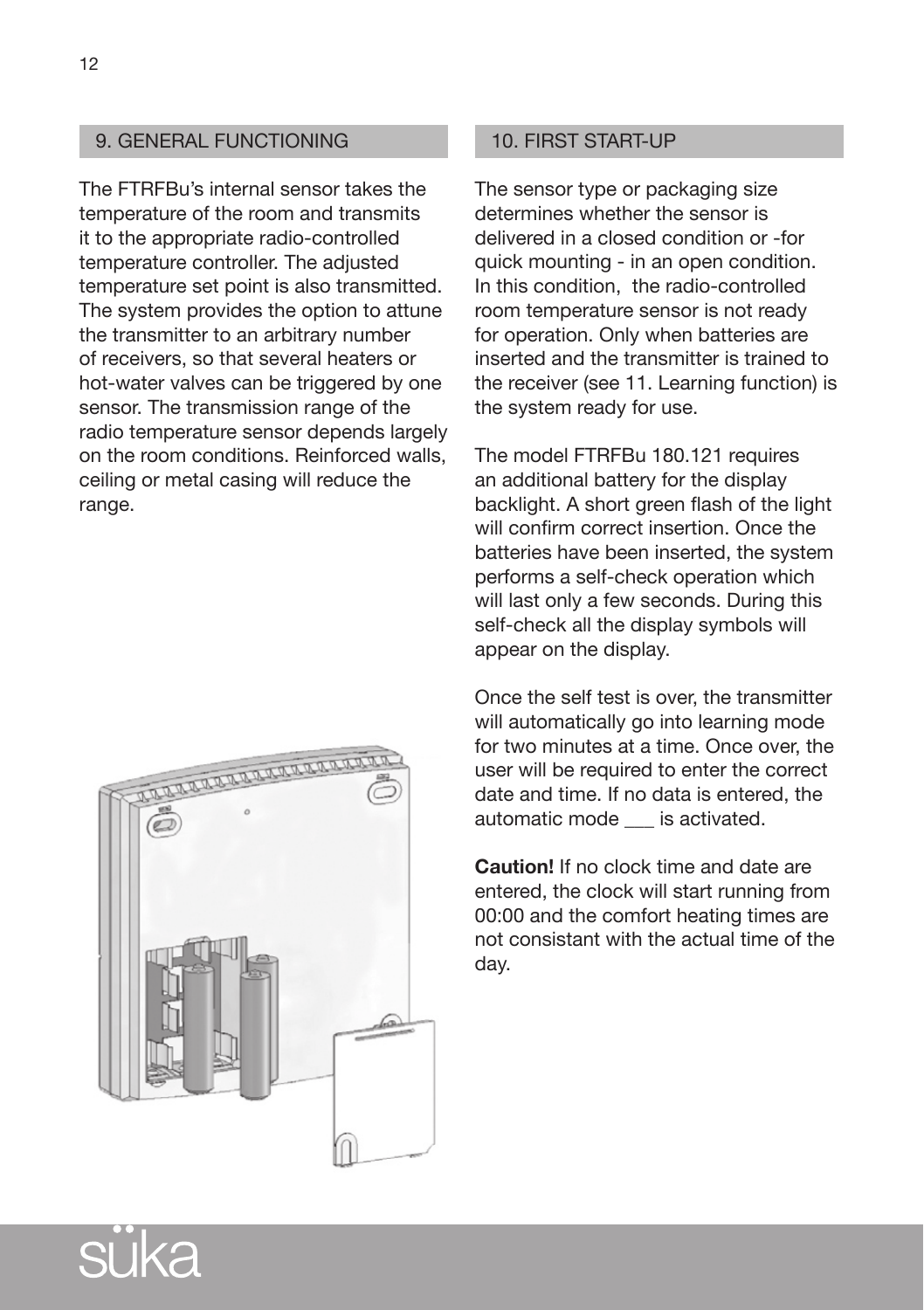# 11. LEARNING FUNCTION

The learn function assigns a radiocontrolled room temperature sensor (transmitter) to the right radio-controlled temperature controller (receiver).

#### **Before learning:**

A transmitter can be trainer to a receiver from the following 3 at the outset:

- 1.) No transmitter is trained to the receiver. In this case, the light at the receiver is continuously red.
- 2.) A transmitter has been trained to the receiver within the last hour. In this case, the light at the receiver is green, meaning correct contact.
- 3.) A transmitter has been trained to the receiver for over an hour. In this case, the light at the receiver is off and indicates correct contact with the sensor.

#### **Learn process:**

There are two ways to start the learning procedure to be performed by the transmitter. Either after the insertion of battery during first start-up (10.) or while operating in adjusting mode.

#### **Learning procedure after the insertion of batteries:**

After the insertion of batteries, and the self-test has completed, an 'L' will be displayed to indicate that the system is now in learning mode. Once this is the case, the 'OK' key should be pressed briefly. This key triggers the transmission of a learn identifier for 10 seconds.

Once over, the transmitter changes over and requests the entry of clock time.

- 1.) Change the transmitter over to learning mode by pressing the learn key at the receiver once briefly  $\rightarrow$ The light at the receiver will flash for a maximum of 30 seconds. If no transmitter is trained within this time, the light stops flashing and returns to it's starting state.
- 2.) Press the 'OK' key at the transmitter once shortly  $\rightarrow$  The light at the receiver flashes red for approx. 10 seconds. Once this is completed, the light will remain green permanently. The radio link has been established succesfully.

Once the learning procedure has been performed correctly, the pilot light on the receiver shows green for approximately one hour. The system is active now. For all other light indications please see 6. After the placement of a transmitter in a room, the operation must be checked again to ensure it is still working correctly.

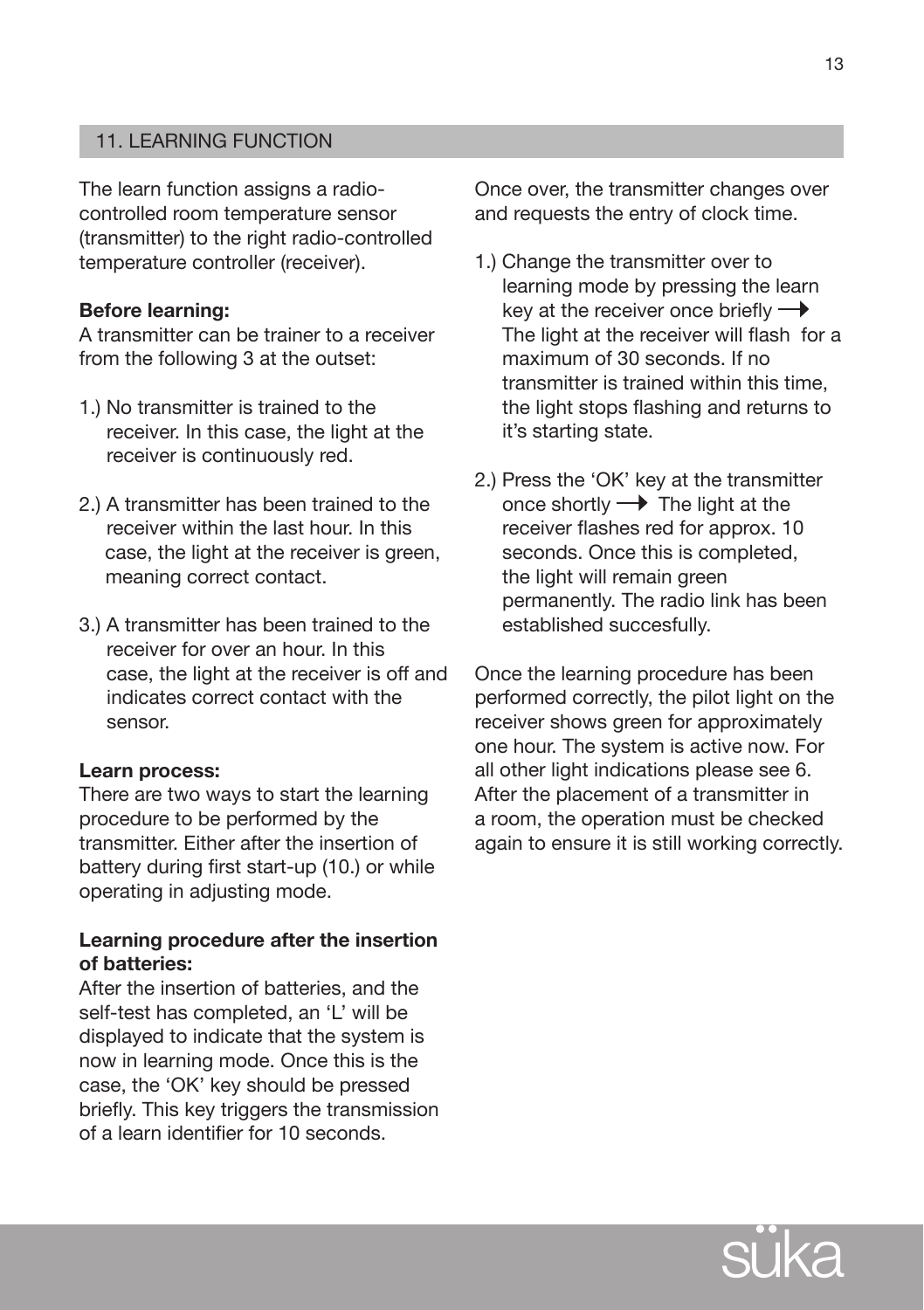### 12. ADJUSTMENT FUNCTION

**Caution!** Control settings can only be made by a qualified heating specialist or an expert electrician. The settings made while operating in this mode cannot be reset via the reset function.

Craftsman mode takes place while operating within adjustment mode (see section 3.), illustrated on the display as 'J.6'. After that, press the @/\*/ECO key first and then the key '+', the first adjustment function that is available in craftsman mode (J.7) is displayed. Using the +/- keys can select all 10 adjustment functions. The 'P' key cancel craftsman mode at any time. If no entries are made within two minutes, it will automatically exit the mode. Entries are confirmed using the 'OK' key.

# 12.1 Temperature unit (J.7)

The system can be enabled to display the temperatures in units Celsius or Fahrenheit. (Factory setting: ºC)

# 12.2 VALVE AND PUMP PROTECTION (J.8)

The valve and pump protection function serves to prevent the valve seat and/or the pump from corroding during periods when the systems isn't used.

The radio room temperature sensor transmits each Monday within the period of 11:00 to 12:00 o'clock a special signal. The radio temperature controller, upon the receipt of this signal, activates the related valve, at each time, the pump for 5 minutes a time. The valve and pump protection is rendered active if only no heating operation has been activated in the course of the last week. Any unnecessary additional heating is then avoided and the control system is not affected.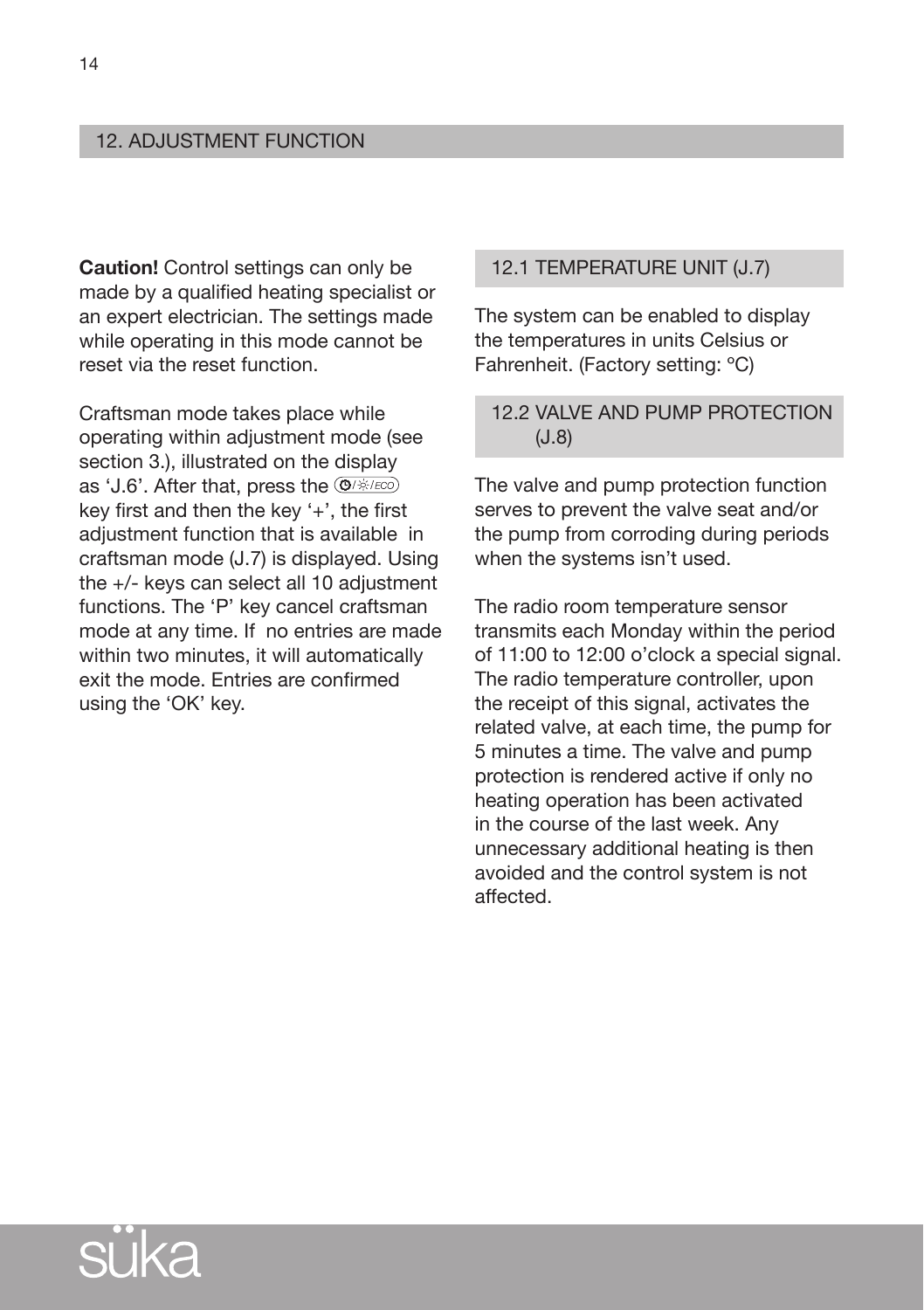# 12.3 SELF-LEARNING FUNCTION (J.9)

The self-learning function automatically obtains the comfort temperature at the adjusted time. The preceding point at which the system switches from ECO to comfort temperature sets itself automatically and is indicated by a blinking shift segment ('shiftable heating stop'). Depending on the outside temperature, the switchover point will vary.

# 12.4 Correction function

This correction function assists for the adapting of the actual value recording to the room temperature. This is always required whenever a temperature is permanent and unchanged. If, for instance, the transmitter is affected by a foreign heat source, a room temperature will result that is cooler than the one adiusted.

# **Example in case the sensor is affected by a foreign heat source:**

Assumption: A room temperature of 20ºC occurs at an initially adjusted temperature of  $22^{\circ}$ C.

In order to acquire a room temperature of 22ºC, the actual value correction function must subtract the necessary difference of 2K → subtracter: -2°C. Based on

this operation, the transmitter corrects the actual measured value by a value of -2K, which results in an increase in room temperature to 22 $\degree$ C  $\rightarrow$  set value scale/actual value indication = room temperature.

# **Example in case the sensor is affected a foreign cold source:**

Assumption: A room temperature of 24ºC occurs at an initially adjusted temperature of  $22^{\circ}$ C.

In order to acquire a room temperature of 22ºC ( the set value), the value correction function must add the necessary difference of  $2K \rightarrow$  augmenterer:  $+2^{\circ}C$ . Based on this operation, the transmitter corrects the actual measured value by a value of +2K, which results in the lowering of the room temperature to  $22^{\circ}$ C  $\rightarrow$  set value scale/actual value indication = room temperature.

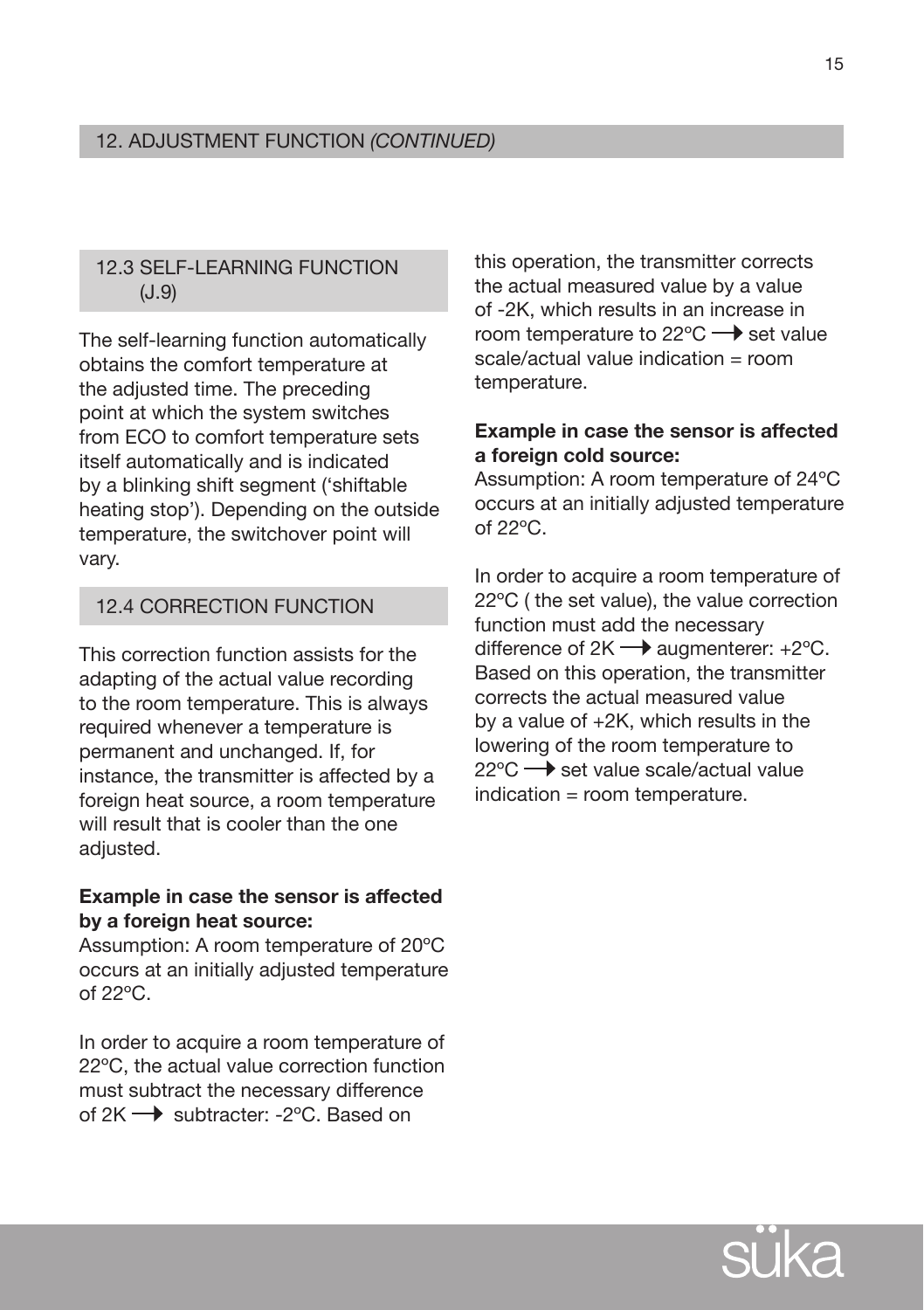# 13. FUNCTION AND ASSIGNMENT CHECK OF THE RADIO CONTACT

This function is for subsequently checking the correct assignment of the transmitters to either various receivers or to various channels of the receiver. This makes it easier to spot mix-ups at a later date.

- $\rightarrow$  Activate the registration process by pressing 'OK' and 'P' simultaneously.
- $\rightarrow$  The light at the transmitter flashes red simultaneously. If the light at the receiver (on/beside the heater) starts to flash green, it means the transmitter has contact.

**Caution!** Do not press the learn key at the receiver for more than 10 seconds - otherwise it will change over to loggingoff mode.

# 14. ACCESSORIES

JZ-18 - Adapter please, suitable for use for wall mounting of the 'Berlin 3000' design housings.

# 15. MOUNTING

The FTRBu should, for practicability reasons, be mounted on an internal wall opposite the related heater at a height of 1.5 meters above floor level using double-sided adhesive tape or commercially available screws. Surface should be clean and free from dust and grease and be able to bear the load of the device. Tables, shelves or cupboards are not advisable in view of unfavorable air currents and effects from extraneous heating sources (e.g. people, equipment, candles, sunlight) which may affect the functioning of the device in these cases.



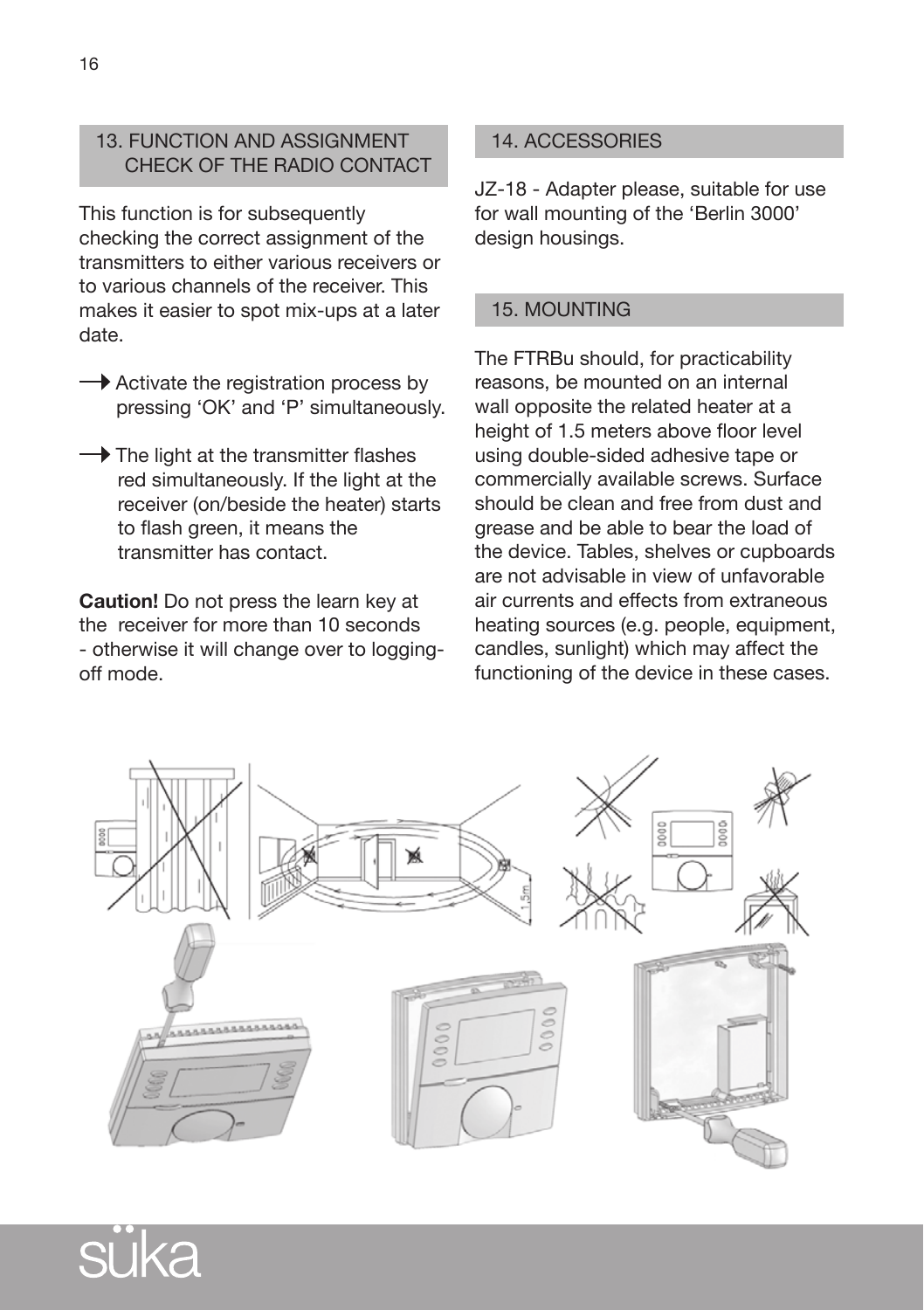# 16. TECHNICAL DATA

| <b>Supply voltage:</b>          | Batteries (2 x or 3 x Micro AAA)<br>do not use rechargeable batteries! |
|---------------------------------|------------------------------------------------------------------------|
| <b>Battery lifetime:</b>        | Approx. 5 years                                                        |
|                                 | <b>Caution!</b> Replace at least every 5 years.                        |
| Temperature sensor:             | Internal                                                               |
| <b>Setting range:</b>           | $530^{\circ}$ C                                                        |
| <b>Measuring accuracy:</b>      | 0.1K                                                                   |
| Sensor tolerance:               | approx $\pm$ 1K                                                        |
| <b>Adjusting scale:</b>         | <sup>o</sup> C scale                                                   |
| <b>Transmit frequency:</b>      | 868.3 MHz                                                              |
| Admissible ambient temperature: | $050^{\circ}$ C                                                        |
| Admissible storage temperature: | $-20+70$ °C                                                            |
| Admissible air moisture:        | max. 95%r.h., non condensing                                           |
| Housing design:                 | Berlin 3000                                                            |
| Housing material and colour:    | ABS plastic, pure white                                                |
| <b>Protection class:</b>        | Ш                                                                      |
| Degree of protection:           | <b>IP20</b>                                                            |
| Installation:                   | see section 15.                                                        |



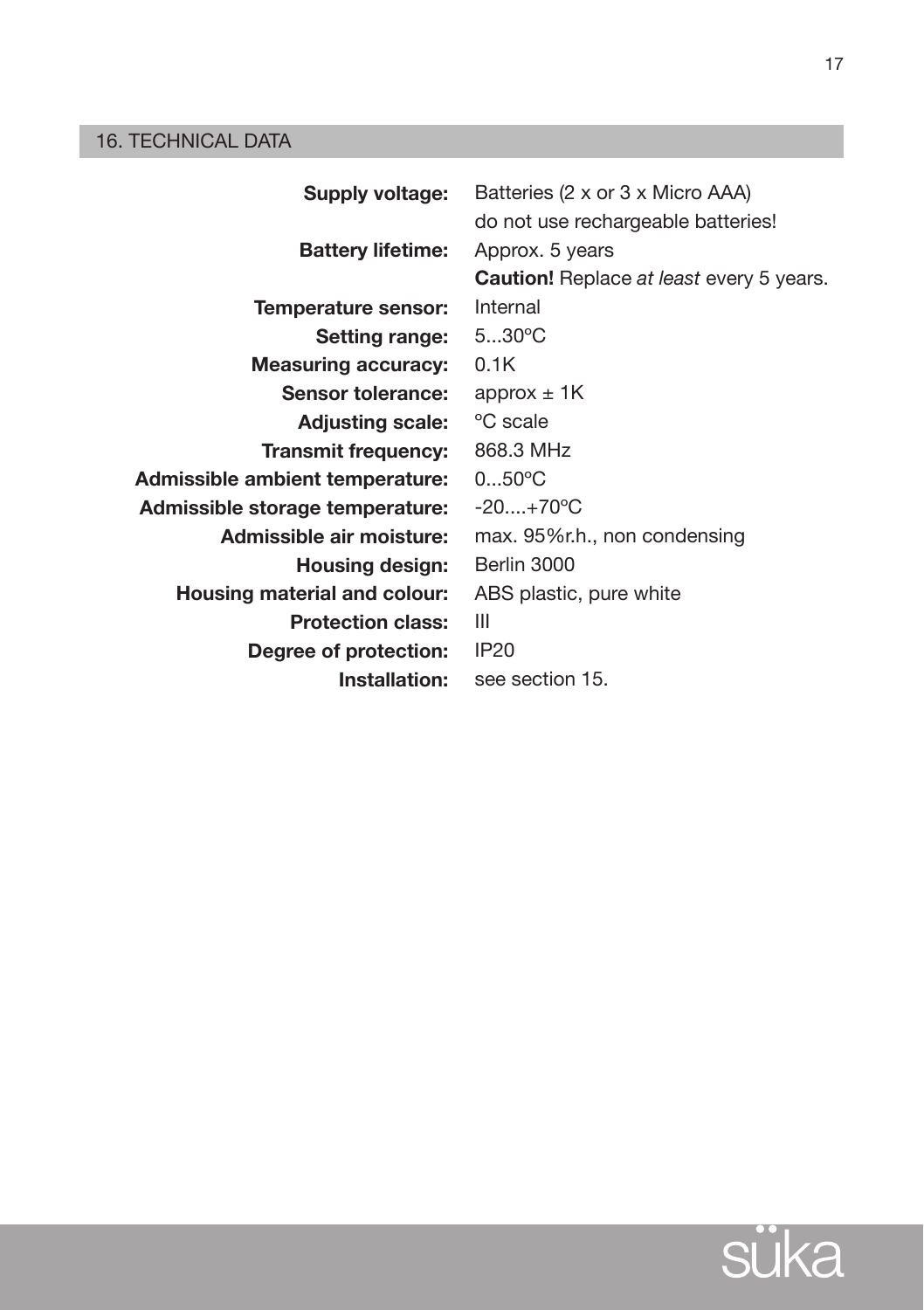# 17. DIMENSIONAL DRAWING



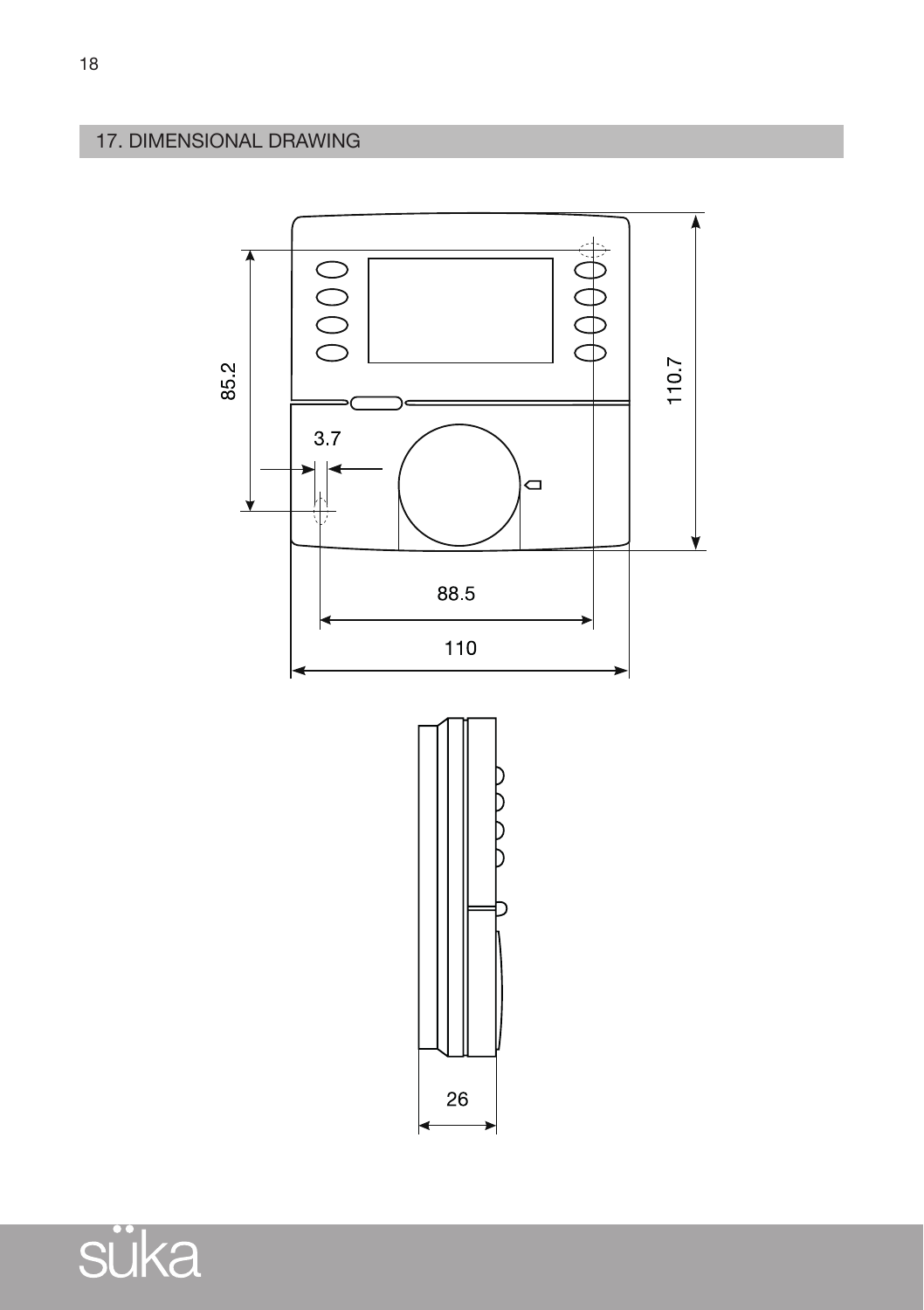# 18. WARRANTY

The technical data specified herein have been determined under laboratory conditions and in compliance with generally approved test regulations, in particular DIN standards.

Technical characteristics can only be warranted to this extent. The testing of the device with regard to the qualification and suitability for the client's intended application or the use under service conditions shall be the client's own duty. We refuse to grant any warranty with regard thereto.<br>Any warranty issues arising out the use

of this device should be referred to the manufacturer at the following address:

ALRE-IT Regeltechnik GmbH Richard-Tauber-Damm 10 D-12277 Berlin **Tel:** +49(0)30/399 84-0 **Fax:** +49(0)30/39170 05 mail@alre.de www.alre.de